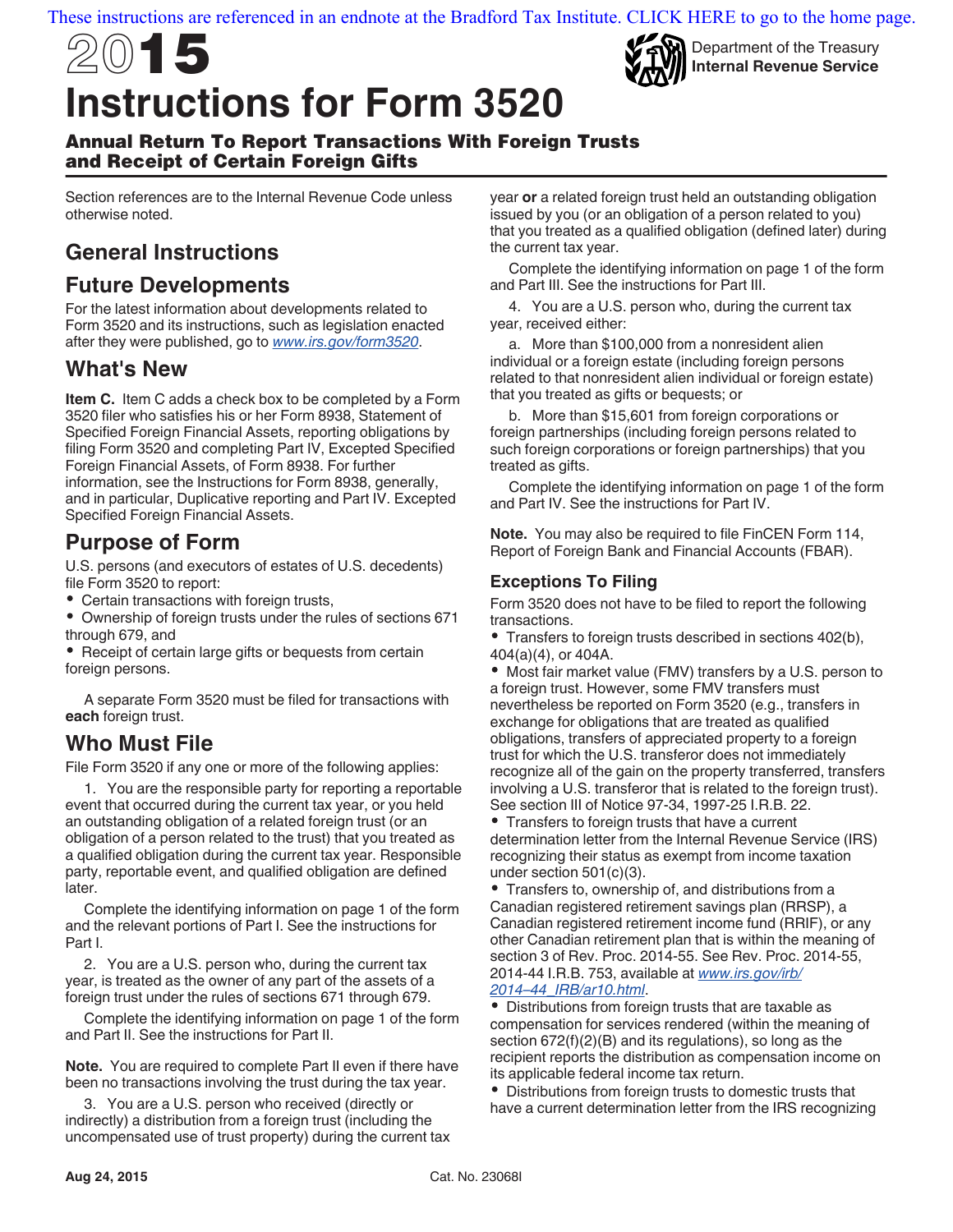their status as exempt from income taxation under section 501(c)(3).

Domestic trusts that become foreign trusts to the extent the trust is treated as owned by a foreign person, after application of section 672(f).

## Joint Returns

Two transferors or grantors of the same foreign trust, or two U.S. beneficiaries of the same foreign trust, may file a joint Form 3520, but only if they file a joint income tax return.

# Additional Reporting Information

For more information on foreign trust reporting, including abusive foreign trust schemes, go to the IRS website at IRS.gov.

# When and Where To File

In general, Form 3520 is due on the date that your income tax return is due, including extensions. In the case of a Form 3520 filed with respect to a U.S. decedent, Form 3520 is due on the date that Form 706, United States Estate (and Generation-Skipping Transfer) Tax Return, is due (including extensions), or would be due if the estate were required to file a return.

Send Form 3520 to the Internal Revenue Service Center, P.O. Box 409101, Ogden, UT 84409.

Form 3520 must have all required attachments to be considered complete.

Note. If a complete Form 3520 is not filed by the due date, including extensions, the time for assessment of any tax imposed with respect to any event or period to which the information required to be reported in Parts I through III of such Form 3520 relates, will not expire before the date that is 3 years after the date on which the required information is reported. See section 6501(c)(8).

# Who Must Sign

If the return is filed by:

• An individual or a fiduciary, it must be signed and dated by that individual or fiduciary.

A partnership, it must be signed and dated by a general partner or limited liability company member.

A corporation, it must be signed and dated by the president, vice president, treasurer, assistant treasurer, chief accounting officer, or any other corporate officer (such as a tax officer) who is authorized to sign.

The paid preparer must complete the required preparer information at the bottom of page 6 of Form 3520 and must be sure to:

• Sign the return in the space provided for the preparer's signature.

Give a copy of the return to the filer.

## Inconsistent Treatment of Items

The U.S. beneficiary and U.S. owner's tax return must be consistent with the Form 3520-A, Annual Information Return of Foreign Trust With a U.S. Owner, filed by the foreign trust unless you report the inconsistency to the IRS. If you are treating items on your tax return differently from the way the foreign trust treated them on its return, file Form 8082, Notice of Inconsistent Treatment or Administrative Adjustment Request (AAR). See Form 8082 for more details.

# **Penalties**

Section 6677. A penalty generally applies if Form 3520 is not timely filed or if the information is incomplete or incorrect. Generally, the initial penalty is equal to the greater of \$10,000 or:

35% of the gross value of any property transferred to a foreign trust for failure by a U.S. transferor to report the creation of or transfer to a foreign trust or

35% of the gross value of the distributions received from a foreign trust for failure by a U.S. person to report receipt of the distribution or

5% of the gross value of the portion of the trust's assets treated as owned by a U.S. person for failure by the U.S. person to report the U.S. owner information.

Additional penalties will be imposed if the noncompliance continues after the IRS mails a notice of failure to comply with the required reporting. For more information, see section 6677.

Reasonable cause. No penalties will be imposed if the taxpayer can demonstrate that the failure to comply was due to reasonable cause and not willful neglect.

Note. The fact that a foreign country would impose penalties for disclosing the required information is not reasonable cause. Similarly, reluctance on the part of a foreign fiduciary or provisions in the trust instrument that prevent the disclosure of required information is not reasonable cause. See section 6677(d) for additional information.

Section 6039F. In the case of a failure to report foreign gifts described in section 6039F, a penalty equal to 5% of the amount of such foreign gifts applies for each month for which the failure to report continues (not to exceed a total of 25%). No penalty will be imposed if the taxpayer can demonstrate that the failure to comply was due to reasonable cause and not willful neglect. See section 6039F for additional information.

Section 6662(j). Penalties may be imposed under section 6662(j) for undisclosed foreign financial asset understatements. No penalty will be imposed with respect to any portion of an underpayment if the taxpayer can demonstrate that the failure to comply was due to reasonable cause with respect to such portion of the underpayment and the taxpayer acted in good faith with respect to such portion of the underpayment. See section 6662(j) and section 6664(c) for additional information.

# **Definitions**

### **Distribution**

A distribution is any gratuitous transfer of money or other property from a trust, whether or not the trust is treated as owned by another person under the rules of sections 671 through 679, and without regard to whether the recipient is designated as a beneficiary by the terms of the trust. A distribution includes the receipt of trust corpus and the receipt of a gift or bequest described in section 663(a).

A distribution also includes constructive transfers from a trust. For example, if charges you make on a credit card are paid by a foreign trust or guaranteed or secured by the assets of a foreign trust, the amount charged will be treated as a distribution to you by the foreign trust. Similarly, if you write checks on a foreign trust's bank account, the amount will be treated as a distribution.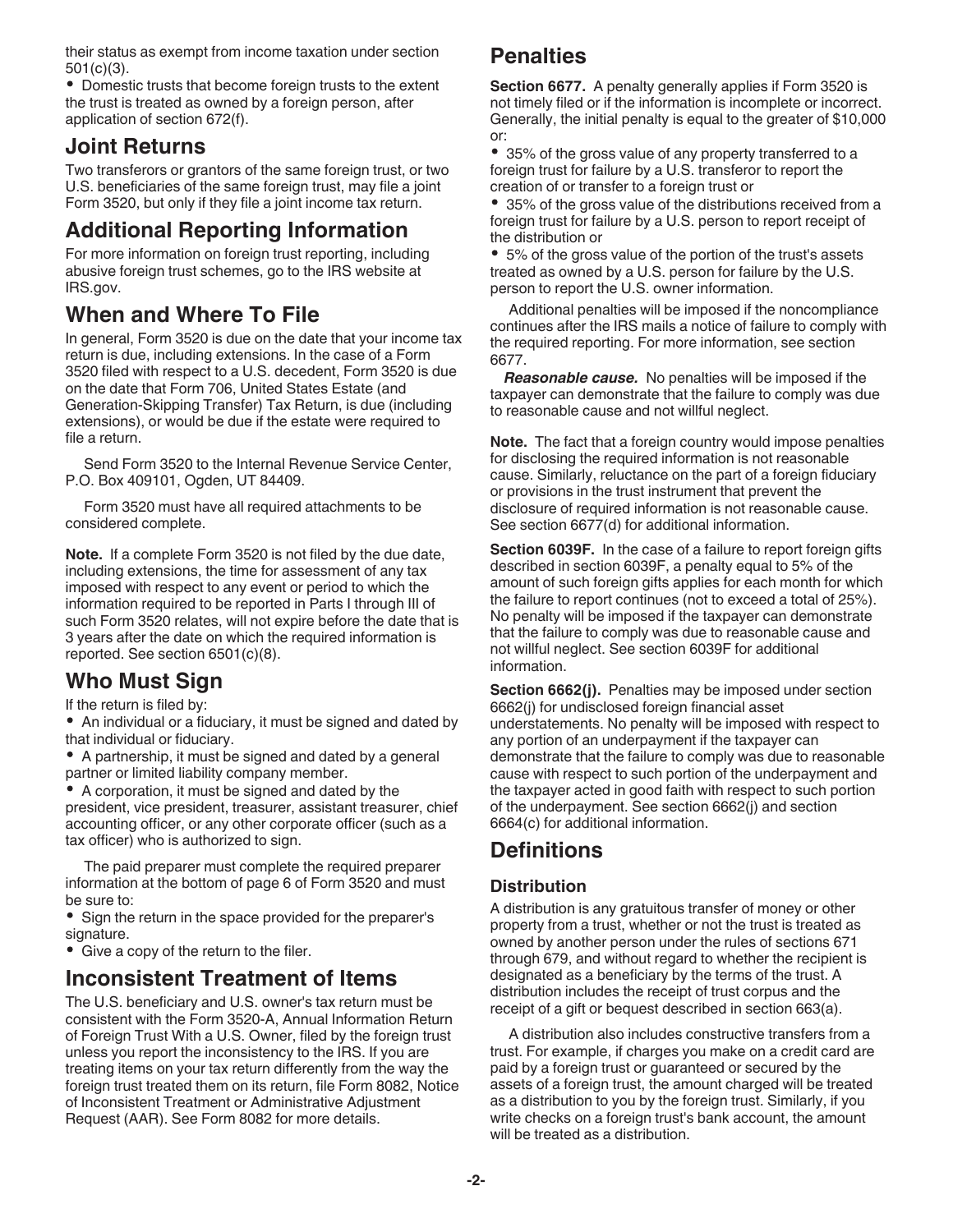Also, if you receive a payment from a foreign trust in exchange for property transferred to the trust or services rendered to the trust, and the FMV of the payment received exceeds the FMV of the property transferred or services rendered, the excess will be treated as a distribution to you.

#### Examples

1. If you sell stock with an FMV of \$100 to a foreign trust and receive \$150 in exchange, you have received a distribution of \$50.

2. If you receive \$100 from the trust for services performed by you for the trust, and the services have an FMV of \$20, you have received a distribution of \$80.

Note. Due to changes to section 679(c) made by the HIRE Act, effective after March 18, 2010, a loan of cash or marketable securities from a foreign trust with a U.S. grantor, directly or indirectly, to a U.S. person, or the use of any other trust property, directly or indirectly, by any U.S. person (whether or not a beneficiary under the terms of the trust) will cause a foreign trust to be treated as a grantor trust, unless the U.S. person repays the loan at a market rate of interest or pays the FMV of the use of such property within a reasonable period of time. Thus, in the case of a trust with a U.S. grantor that is treated as a grantor trust, the following two paragraphs will generally not apply to loans made to U.S. persons from such a foreign trust or to the use of other trust property by U.S. persons from such a foreign trust after March 18, 2010.

If a U.S. grantor, a U.S. beneficiary, or a U.S. person related to the U.S. grantor or U.S. beneficiary, directly or indirectly, receive(s) a loan of cash or marketable securities from a foreign nongrantor trust, the amount of such loan will be treated as a distribution to the U.S. grantor or U.S. beneficiary, unless the obligation issued by the U.S. grantor, U.S. beneficiary, or U.S. person related to the U.S. grantor or U.S. beneficiary, in exchange for the loan is a qualified obligation. For this purpose, a loan by an unrelated third party that is guaranteed by a foreign trust is generally treated as a loan from the trust. See section V(A) of Notice 97-34, 1997-25 I.R.B. 22.

After March 18, 2010, if a U.S. grantor, a U.S. beneficiary, or any U.S. person related to the U.S. grantor or U.S. beneficiary, directly or indirectly, use(s) any property of a foreign nongrantor trust, and the U.S. grantor, U.S. beneficiary, or U.S. person related to the U.S. grantor or the U.S. beneficiary, does not compensate such trust at FMV for the use of such property within a reasonable period of time, the FMV of such use will be treated as a distribution by the foreign nongrantor trust to the U.S. grantor or the U.S. beneficiary, as the case may be.

#### Foreign Trust and Domestic Trust

A foreign trust is any trust other than a domestic trust.

A domestic trust is any trust if:

1. A court within the United States is able to exercise primary supervision over the administration of the trust; and

2. One or more U.S. persons have the authority to control all substantial decisions of the trust.

#### Grantor

A grantor includes any person who creates a trust or directly or indirectly makes a gratuitous transfer of cash or other property to a trust. A grantor includes any person treated as the owner of any part of a foreign trust's assets under sections 671 through 679, excluding section 678.

Note. If a partnership or corporation makes a gratuitous transfer to a trust, the partners or shareholders are generally treated as the grantors of the trust, unless the partnership or corporation made the transfer for a business purpose of the partnership or corporation.

If a trust makes a gratuitous transfer to another trust, the grantor of the transferor trust is treated as the grantor of the transferee trust, except that if a person with a general power of appointment over the transferor trust exercises that power in favor of another trust, such person is treated as the grantor of the transferee trust, even if the grantor of the transferor trust is treated as the owner of the transferor trust.

#### Grantor Trust

A grantor trust is any trust to the extent that the assets of the trust are treated as owned by a person other than the trust. See the grantor trust rules in sections 671 through 679. A part of the trust may be treated as a grantor trust to the extent that only a portion of the trust assets are owned by a person other than the trust.

#### Gratuitous Transfer

A gratuitous transfer to a foreign trust is any transfer to the trust other than (a) a transfer for FMV or (b) a distribution to the trust with respect to an interest held by the trust (i) in an entity other than a trust (e.g., a corporation or a partnership) or (ii) in an investment trust described in Regulations section 301.7701-4(c), a liquidating trust described in Regulations section 301.7701-4(d), or an environmental remediation trust described in Regulations section 301.7701-4(e).

A transfer of property to a trust may be considered a gratuitous transfer without regard to whether the transfer is a gift for gift tax purposes. See Chapter 12 of Subtitle B of the Code (i.e., sections 2501 through 2524).

For purposes of this determination, if a U.S. person contributes property to a trust in exchange for any type of interest in the trust, such interest in the trust will be disregarded in determining whether FMV has been received. In addition, a U.S. person will not be treated as making a transfer for FMV merely because the transferor is deemed to recognize gain on the transaction.

If you transfer property to a foreign trust in exchange for an obligation of the trust (or an obligation of a person related to the trust), it will be a gratuitous transfer unless the obligation is a qualified obligation. Obligation and qualified obligation are defined later.

#### Gross Reportable Amount

Gross reportable amount is:

The gross value of property involved in the creation of a foreign trust or the transfer of property to a foreign trust (including a transfer by reason of death);

The gross value of any portion of a foreign trust treated as owned by a U.S. person under the rules of sections 671 through 679 or any part of a foreign trust that is included in the gross estate of a U.S. citizen or resident;

The gross value of the assets in a trust at the time the trust becomes a foreign trust, if the trust was a domestic trust to which a U.S. citizen or resident had previously transferred property, and provided that such U.S. citizen or resident is alive at the time the trust becomes a foreign trust (see section 679(a)(5)); or

The gross amount of distributions received from a foreign trust.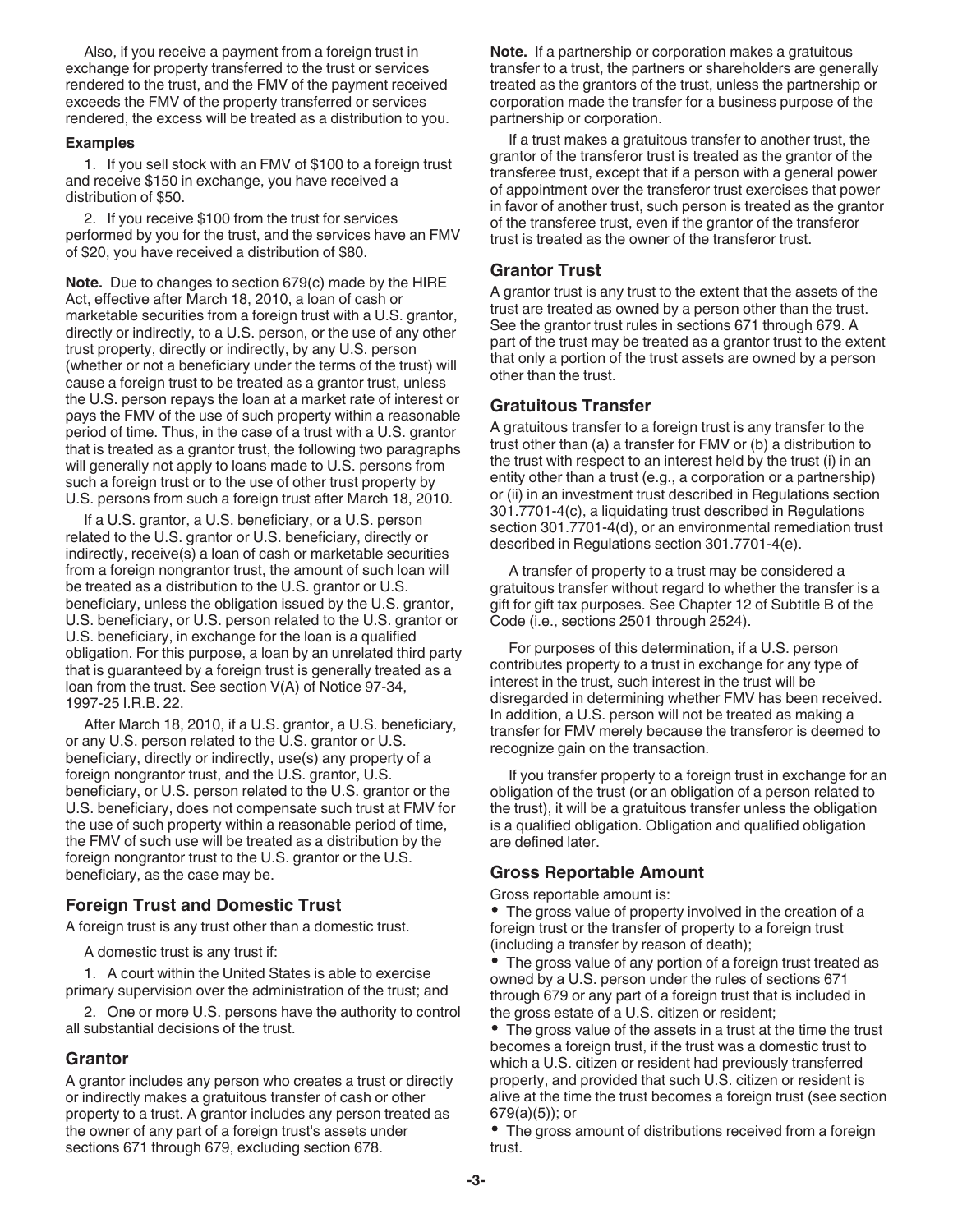### Gross Value

Gross value is the FMV of property as determined under section 2031 and its regulations as if the owner had died on the valuation date. Although formal appraisals are not generally required, you should keep contemporaneous records of how you arrived at your good faith estimate.

### **Guarantee**

A guarantee:

• Includes any arrangement under which a person, directly or indirectly, assures, on a conditional or unconditional basis, the payment of another's obligation;

Encompasses any form of credit support, and includes a commitment to make a capital contribution to the debtor or otherwise maintain its financial viability; or

• Includes an arrangement reflected in a "comfort letter," regardless of whether the arrangement gives rise to a legally enforceable obligation. If an arrangement is contingent upon the occurrence of an event, in determining whether the arrangement is a guarantee, you must assume that the event has occurred.

### Nongrantor Trust

A nongrantor trust is any trust to the extent that the assets of the trust are not treated as owned by a person other than the trust. Thus, a nongrantor trust is treated as a taxable entity. A trust may be treated as a nongrantor trust with respect to only a portion of the trust assets. See Grantor Trust, earlier.

### **Obligation**

An obligation includes any bond, note, debenture, certificate, bill receivable, account receivable, note receivable, open account, or other evidence of indebtedness, and, to the extent not previously described, any annuity contract.

#### Owner

An owner of a foreign trust is the person that is treated as owning any of the assets of a foreign trust under the rules of sections 671 through 679.

### **Property**

Property means any property, whether tangible or intangible, including cash.

### Qualified Obligation

A qualified obligation, for purposes of this form, is any obligation only if:

1. The obligation is reduced to writing by an express written agreement;

2. The term of the obligation does not exceed 5 years (including options to renew and rollovers) and it is repaid within the 5-year term;

3. All payments on the obligation are denominated in U.S. dollars;

4. The yield to maturity of the obligation is not less than 100% of the applicable federal rate under section 1274(d) for the day on which the obligation is issued and not greater than 130% of the applicable federal rate;

5. The U.S. person agrees to extend the period for assessment of any income or transfer tax attributable to the transfer and any consequential income tax changes for each year that the obligation is outstanding, to a date not earlier than 3 years after the maturity date of the obligation, unless

the maturity date of the obligation does not extend beyond the end of the U.S. person's tax year and is paid within such period (this is done on Part I, Schedule A, line 12, and Part III, line 26, as applicable); and

6. The U.S. person reports the status of the obligation, including principal and interest payments, on Part I, Schedule C, line 19, and Part III, line 28, as applicable, for each year that the obligation is outstanding.

### Related Person

A related person generally includes any person who is related to you for purposes of section 267 and 707(b). This includes, but is not limited to:

A member of your family—your brothers and sisters, half-brothers and half-sisters, spouse, ancestors (parents, grandparents, etc.), lineal descendants (children, grandchildren, etc.), and the spouses of any of these persons.

• A corporation in which you, directly or indirectly, own more than 50% in value of the outstanding stock.

See section 643(i)(2)(B) and the regulations under sections 267 and 707(b).

Person related to a foreign trust. A person is related to a foreign trust if such person, without regard to the transfer at issue, is a grantor of the trust, a beneficiary of the trust, or is related to any grantor or beneficiary of the trust. See the definition of related person above.

#### Reportable Event

A reportable event includes:

1. The creation of a foreign trust by a U.S. person.

2. The transfer of any money or property, directly or indirectly, to a foreign trust by a U.S. person, including a transfer by reason of death. This includes transfers that are deemed to have occurred under sections 679(a)(4) and (5).

3. The death of a citizen or resident of the United States if:

The decedent was treated as the owner of any portion of a foreign trust under the rules of sections 671 through 679, or Any portion of a foreign trust was included in the gross estate of the decedent.

### Responsible Party

Responsible party means:

The grantor in the case of the creation of an inter vivos trust,

The transferor, in the case of a reportable event (defined above) other than a transfer by reason of death, or The executor of the decedent's estate in any other case (whether or not the executor is a U.S. person).

### U.S. Agent

A U.S. agent is a U.S. person (defined later) that has a binding contract with a foreign trust that allows the U.S. person to act as the trust's authorized U.S. agent in applying sections 7602, 7603, and 7604 with respect to:

Any request by the IRS to examine records or produce testimony related to the proper U.S. tax treatment of amounts distributed, or required to be taken into account under the rules of sections 671 through 679, with respect to a foreign trust; or

Any summons by the IRS for such records or testimony.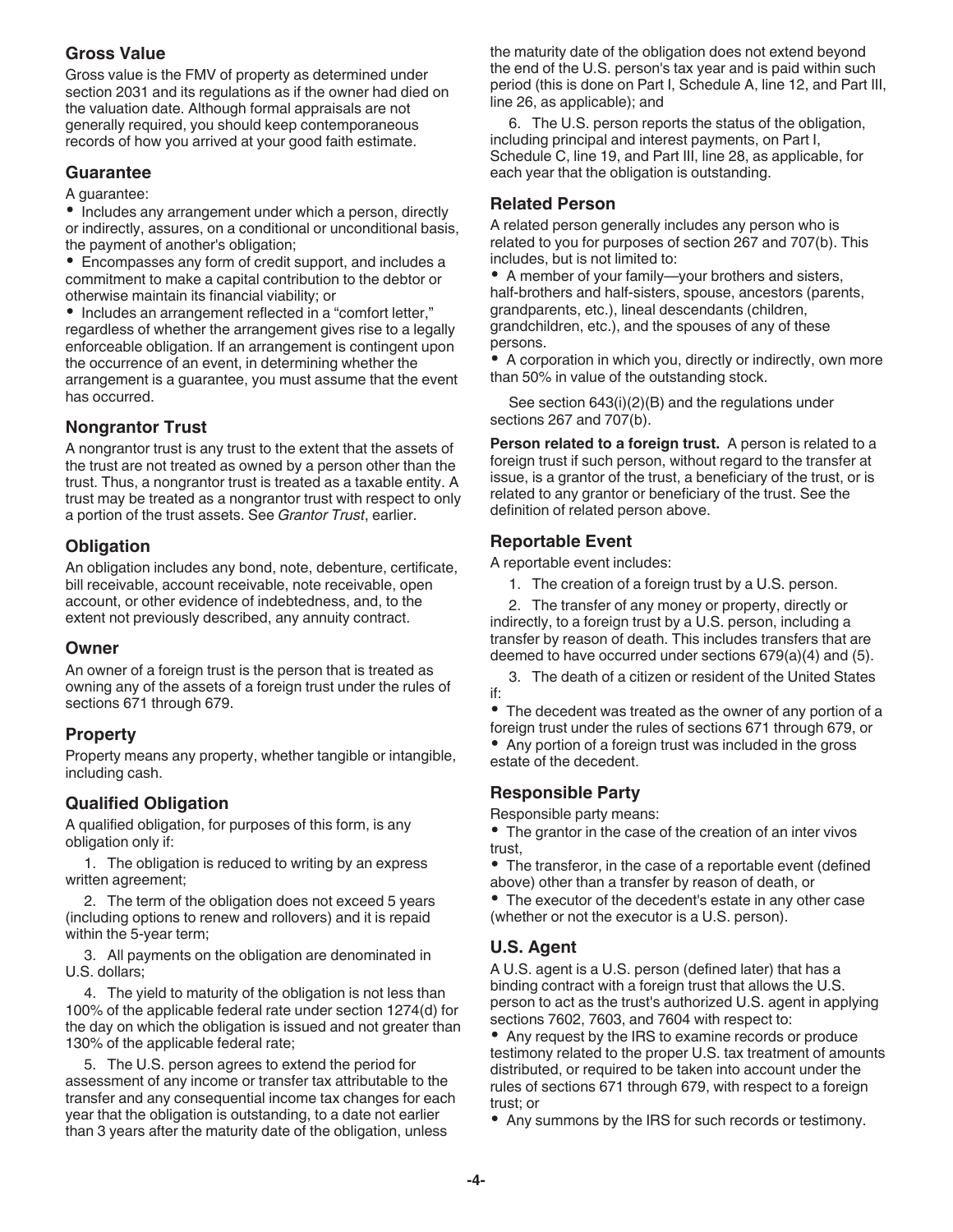A U.S. grantor, a U.S. beneficiary, or a domestic corporation controlled by the grantor or beneficiary may act as a U.S. agent. However, you may not treat the foreign trust as having a U.S. agent unless you enter the name, address, and taxpayer identification number (TIN) of the U.S. agent on lines 3a through 3g on page 1 of the form. See Identification numbers, later.

If the person identified as the U.S. agent does not produce records or testimony when requested or summoned by the IRS, the IRS may redetermine the tax consequences of your transactions with the trust and impose appropriate penalties under section 6677.

The agency relationship must be established by the time the U.S. person files Form 3520 for the relevant tax year and must continue as long as the statute of limitations remains open for the relevant tax year. If the agent's responsibility as an agent of the trust is terminated for any reason (e.g., agent's resignation, agent's liquidation, or agent's death), see section IV(B) of Notice 97-34.

In order to authorize a U.S. person to act as an agent for purposes of section 6048(b)(2) or for purposes of section  $6048(c)(2)(A)$ , the trust and the agent must enter into a binding agreement substantially in the format reflected under AUTHORIZATION OF AGENT in the Instructions for Form 3520-A, amended as required. Attach a copy of the authorization to Form 3520.

#### U.S. Beneficiary

A U.S. beneficiary generally includes any U.S. person that could possibly benefit (directly or indirectly) from the trust (including an amended trust) at any time, whether or not the person is named in the trust instrument as a beneficiary and whether or not the person can receive a distribution from the trust in the current year. In addition, a U.S. beneficiary includes:

A foreign corporation that is a controlled foreign

corporation (as defined in section 957(a)),

A foreign partnership if a U.S. person is a partner of the partnership, and

A foreign estate or trust if the estate or trust has a U.S. beneficiary.

Foreign trust treated as having a U.S. beneficiary. In general, a foreign trust will be treated as having a U.S. beneficiary unless the terms of the trust instrument specifically prohibit any distribution of income or corpus to a U.S. person at any time, even after the death of the U.S. transferor or any event terminating the trust, and the trust cannot be amended or revised to allow such a distribution. For these purposes, an amount will be treated as accumulated for the benefit of a U.S. person even if the U.S. person's interest in the trust is contingent on a future event and regardless of whether anything is actually distributed to a U.S. person during that tax year.

Special rule in case of discretion to identify **beneficiaries.** For purposes of the general rule described earlier, if any person has the discretion of making a distribution from the trust to, or for the benefit of, any person, the trust will be treated as having a beneficiary who is a U.S. person unless the terms of the trust specifically identify the class of persons to whom such distributions may be made, and none of those persons are U.S. persons during the tax year.

Certain agreements and understandings treated as terms of the trust. For purposes of the general rule

described earlier, if any U.S. person who directly or indirectly transfers property to the trust is directly or indirectly involved in any agreement or understanding (whether written, oral, or otherwise) that may result in the income or corpus of the trust being paid or accumulated to or for the benefit of a U.S. person, such agreement or understanding will be treated as a term of the trust.

Certain loans or uncompensated use of trust **property.** If a foreign trust is not already treated as having a U.S. beneficiary under the rules described earlier and above, the trust will be treated as having a U.S. beneficiary if, after March 18, 2010, either:

The foreign trust loans cash or marketable securities directly or indirectly to a U.S. person and the U.S. person does not repay the loan at a market rate of interest within a reasonable period of time, or

A U.S. person, directly or indirectly, uses property that is owned by the foreign trust and does not pay FMV of the use of such property within a reasonable period of time.

Presumption that foreign trust has U.S. beneficiary. For transfers of property after March 18, 2010, if a U.S. person directly or indirectly transfers property to a foreign trust (other than a deferred compensation or charitable trust described in section  $6048(a)(3)(B)(ii)$ , the IRS may treat such trust as having a U.S. beneficiary for purposes of applying section 679(d) to such transfer if the IRS requests information with respect to the transfer and the U.S. person fails to demonstrate to the satisfaction of the IRS that no portion of the income or corpus of the trust may ever be paid to or accumulated for the benefit of a U.S. person.

### U.S. Person

A U.S. person is:

A citizen or resident alien of the United States (see Pub. 519, U.S. Tax Guide for Aliens, for guidance on determining resident alien status),

- A domestic partnership,
- A domestic corporation,
- Any estate (other than a foreign estate, within the meaning of section 7701(a)(31)(A)), and
- Any domestic trust (defined earlier).

## U.S. Transferor

A U.S. transferor is any U.S. person who:

1. Creates or settles a foreign trust.

2. Directly or indirectly transfers money or property to a foreign trust. This includes deemed transfers under section 679(a)(4) or section 679(a)(5).

3. Makes a sale to a foreign trust if the sale was at other than arm's-length terms or was to a related foreign trust, or makes (or guarantees) a loan to a related foreign trust.

4. Is the executor of the estate of a U.S. person and:

a. The decedent made a testamentary transfer (a transfer by reason of death) to a foreign trust,

b. Immediately prior to death, the decedent was treated as the owner of any portion of a foreign trust under the rules of sections 671 through 679, or

c. Any portion of a foreign trust's assets were included in the estate of the decedent.

Generally, the person defined as the transferor is the responsible party (defined earlier) who must ensure that required information be provided or pay appropriate penalties.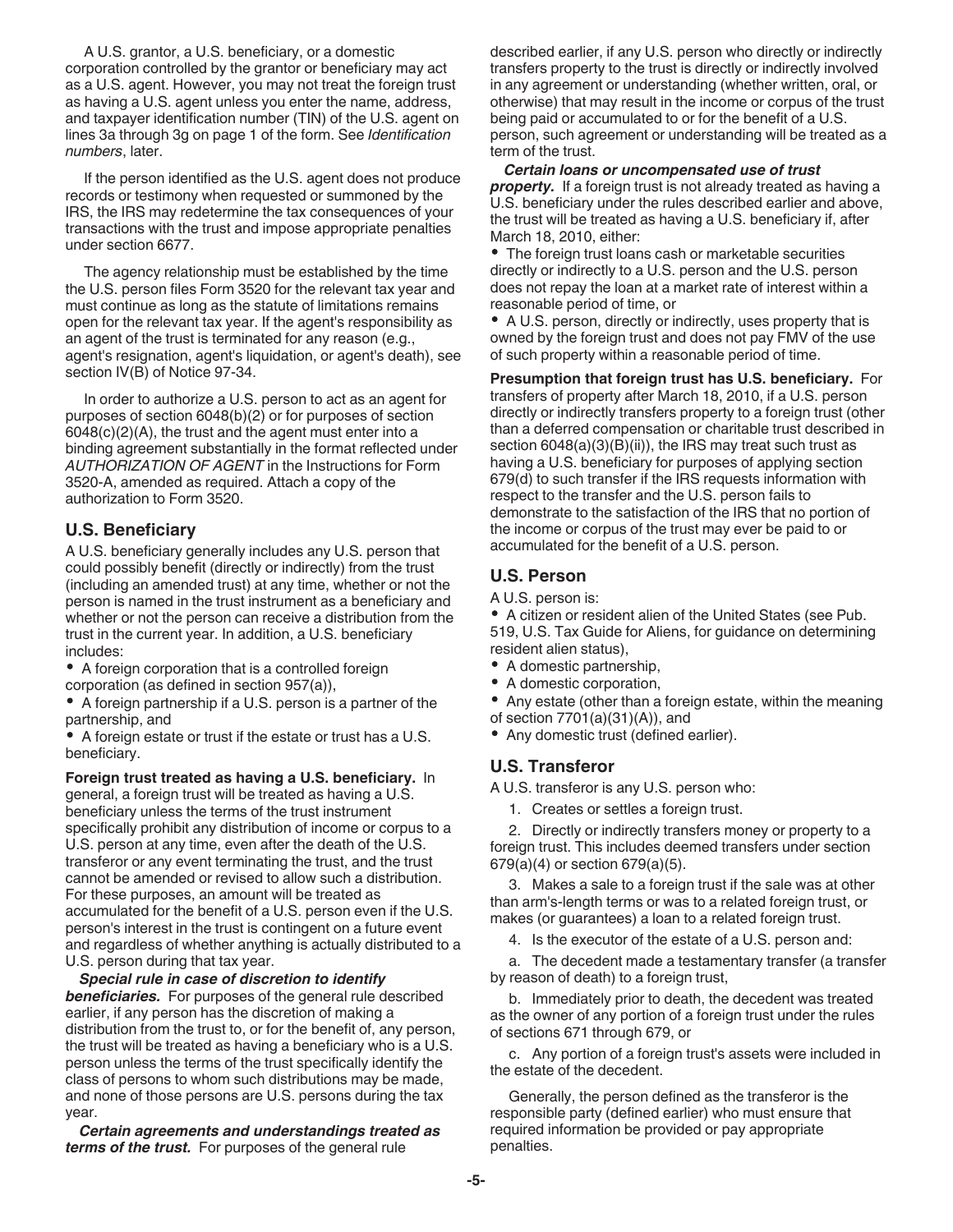# Specific Instructions

# Period Covered

File the 2015 return for calendar year 2015 and fiscal years that begin in 2015 and end in 2016. For a fiscal year, fill in the tax year in the space at the top of the form.

# Item A—Initial Return, Initial Return on Extension, Final Return, Amended Return

Initial return. If this is the initial return you are filing concerning the foreign trust identified, check the "Initial return" box.

Initial return on extension. If this is the initial return you are filing concerning the foreign trust identified and you have filed an extension with respect to your income tax return, check the "Initial return (extension filed)" box.

Final return. If no further returns for transactions with the foreign trust are required, check the "Final return" box.

**Example.** If you annually filed Form 3520 and completed Part II because you were the owner of the trust for U.S. income tax purposes and the trust has terminated within the tax year, that year's return would be a final return with respect to that foreign trust.

Amended return. If this Form 3520 is filed to amend a Form 3520 that you previously filed, check the "Amended return" box.

# Item C

Check the Item C check box only if the Form 3520 filer also files Form 8938, Statement of Specified Foreign Financial Assets, for the tax year and includes this form in the total number of Forms 3520 reported on line 1 of Part IV, Excepted Specified Foreign Financial Assets, of Form 8938.

# Identifying Information

Identification numbers. Use social security numbers or individual taxpayer identification numbers to identify individuals. Use employer identification numbers to identify estates, trusts, partnerships, and corporations.



Do not enter a preparer tax identification number (PTIN) in any entry space on Form 3520 other than (PTIN) in any entry space on Form 3520 other than<br>the entry space for "PTIN" at the bottom of page 6 of

Address. Include the room, suite, or other unit number after the street address. If the post office does not deliver mail to the street address and the U.S. person has a P.O. box, show the box number instead.

Foreign address. Do not abbreviate the country name.

Line 1a. This line identifies the person that is filing Form 3520. If you and your spouse are both making transfers to the same trust and you file joint returns, you may file only one Form 3520. Put the names and taxpayer identification numbers in the same order as they appear on your Form 1040, U.S. Individual Income Tax Return.

Line 1*j*. Generally, enter the name of the Service Center where you file your income tax return in the entry space provided on line 1j on page 1 of the form.

However, if you are an executor filing a Form 3520 with respect to a U.S. decedent, provide both the name of the Service Center where the decedent's final income tax return will be filed, and the name of the Service Center where Form 706 will be filed, if applicable. Please enter the information as follows. First enter the name of the Service Center where the decedent's final income tax return will be filed. Then, if applicable, enter the name of the Service Center where Form 706 is filed, followed by "(estate tax return)."

Note. If your income tax return is filed electronically, enter "e-filed" in lieu of the name of the Service Center.

Line 1k. If you filed an extension of time to file your income tax return, check the box on line 1k. Also, enter the tax form number of the original tax return that will be filed with the IRS.

**Example:** You file Form 4868, Application for Automatic Extension of Time To File U.S. Individual Income Tax Return, to extend the time to file your individual income tax return, Form 1040. Enter "1040" on the entry line.

Line 2b(2). A reference ID number is required on line 2b(2) only in cases where the foreign trust has no employer identification number, EIN. However, filers are permitted to enter both an EIN on line 2b(1) and a reference ID number on line 2b(2). If applicable, enter the reference ID number (defined below) you have assigned to the foreign trust.

For Form 3520 purposes, a "reference ID number" with respect to the foreign trust is a number established with respect to the foreign trust by or on behalf of the U.S. person that is engaged in a transaction with such foreign trust with respect to which Form 3520 reporting is required. This number is used to uniquely identify the foreign trust in order to keep track of the trust from tax year to tax year. The reference ID number must meet the requirements set forth below.

Note. A reference ID number should only be provided with respect to the foreign trust if you are completing Part I, II, or III of the form. The reference ID number is not necessary if you are completing Part IV of the form.

Note. Because reference ID numbers are established by or on behalf of the U.S. person engaged in a transaction with the foreign trust and required to file Form 3520, there is no need to apply to the IRS to request a reference ID number or for permission to use such number.

Note. In general, the reference ID number assigned to a foreign trust on Form 3520 has relevance only on Form 3520 (and on any other form that is attached to or associated with Form 3520, including the Form 3520-A in the case of a U.S. owner of the foreign trust) and should not be used with respect to the foreign trust on other IRS forms.

Requirements. The reference ID number must be alphanumeric (defined below) and no special characters are permitted. The length of a given reference ID number is limited to 50 characters.

For these purposes, the term "alphanumeric" means the entry can be alphabetical, numeric, or any combination of the two.

The same reference ID number must be used consistently from tax year to tax year with respect to a given foreign trust. If for any reason a reference ID number is not being used (for example, the foreign trust is terminated and no longer exists), the reference ID number used for that foreign trust cannot be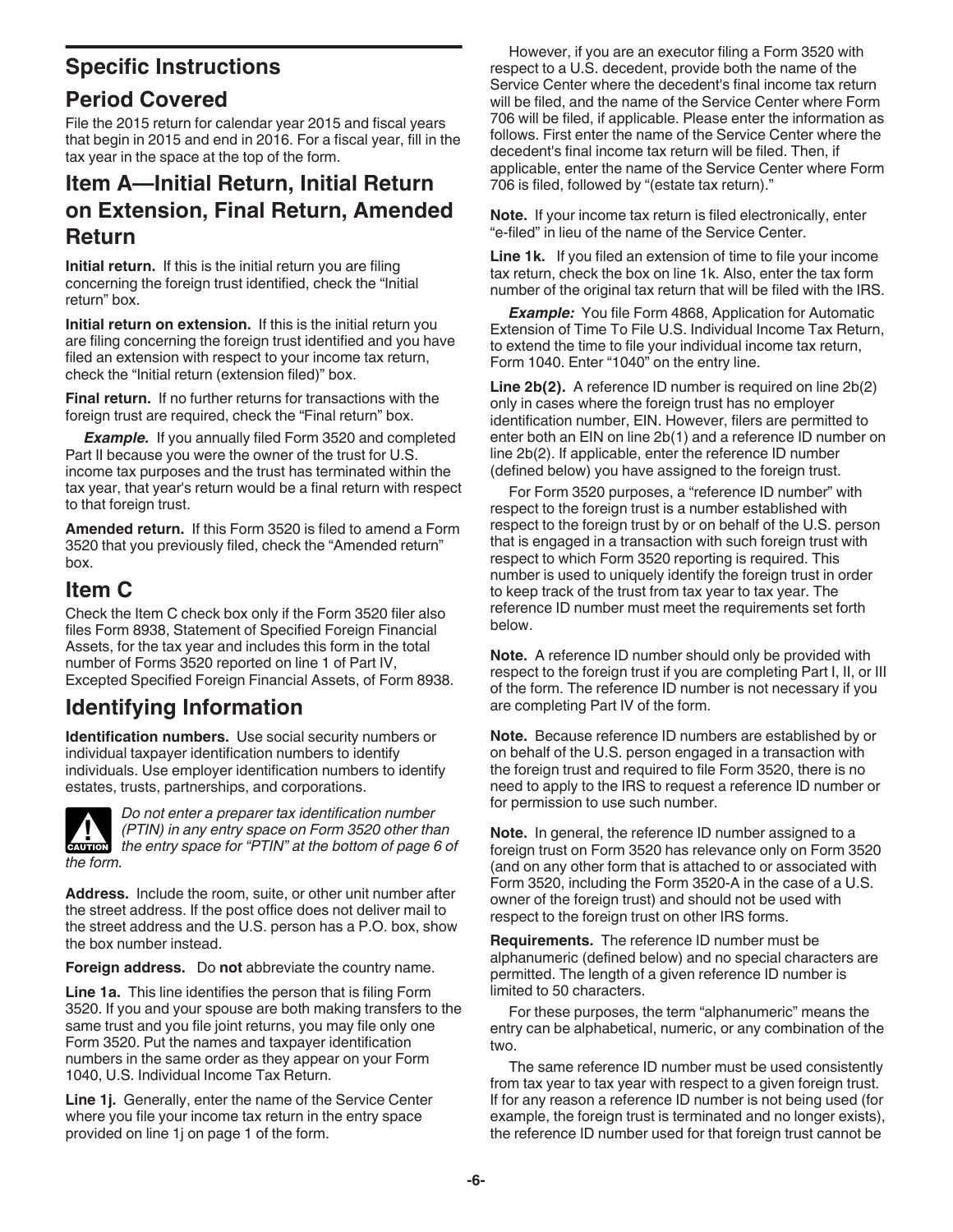used again for another foreign trust for purposes of Form 3520 reporting.

There are some situations that warrant correlation of a new reference ID number with a previous reference ID number when assigning a new reference ID number to a foreign trust.

For example, in the case of a trust that has received assets from another trust, a Form 3520 filer must use a reference ID number for the receiving trust which correlates the previous reference ID number for the distributing trust with the new reference ID number assigned to the receiving foreign trust.

You must correlate the reference ID numbers as follows: New reference ID number, Old reference ID number. If there is more than one old reference ID number, you must enter a space between each such number. As indicated above, the length of a given reference ID number is limited to 50 characters and each number must be alphanumeric and no special characters are permitted.

Note. This correlation requirement applies only to the first year the new reference ID number is used.

Lines 4a through 4f. If you are the executor of the estate of a U.S. citizen or resident, you must provide information about the decedent on lines 4a through 4e. You must also check the applicable box on line 4f to indicate which of the following applies: the U.S. decedent made a transfer to a foreign trust by reason of death, the U.S. decedent was treated as the owner of a portion of a foreign trust immediately prior to death, or the estate of the U.S. decedent included assets of a foreign trust.

## Part I—Transfers by U.S. Persons to a Foreign Trust During the Current Tax Year

Complete Part I for information on a reportable event (defined earlier).

Note. Although the basic reporting requirements for Form 3520 are contained in section 6048 (and are clarified by Notice 97-34), the reporting requirements have been clarified by the regulations under sections 679 and 684. Accordingly, the regulations under sections 679 and 684 should be referred to for additional clarification for transfers that are required to be reported in Part I of Form 3520.

Line 5a. Enter the name of the trust creator. If you are the trust creator, enter "Same as line 1a" on line 5a. If you are not the trust creator, enter the name of the person who created or originally settled the foreign trust.

Lines 5b and 5c. Enter the address and identification number, if any, of the trust creator. See Identifying Information, earlier, for specific information regarding the entering of addresses and identification numbers on Form 3520. If you are the trust creator, enter "Same as lines 1c, 1e, 1f, 1g and 1h" on line 5b, and enter "Same as line 1b" on line 5c.

Lines 6a and 6b. Enter the applicable two-letter country code from the list at: www.IRS.gov/countrycodes.

Lines 7, 8, and 10. If you are reporting multiple transfers to a single foreign trust and the answers to lines 7, 8, or 10 are different for various transfers, complete a separate line for

each transfer on duplicate copies of the relevant pages of the form.

Line 7a. If "Yes," you must comply with the reporting requirements that would apply to a direct transfer to that other person. For example, if that other person is a foreign partnership, you must comply with the reporting requirements for transfers to foreign partnerships. See Form 8865, Return of U.S. Persons With Respect to Certain Foreign Partnerships.

Line 8. If the transfer was a completed gift (see Regulations section 25.2511-2), you may have to file Form 709, United States Gift (and Generation-Skipping Transfer) Tax Return. If the transfer was a bequest, you may have to file Form 706.

Line 9. See U.S. Beneficiary, earlier.

Line 10. If you are treated as the owner of any portion of the foreign trust under the rules of sections 671 through 679, answer "Yes" to this question and complete Part II.

#### Schedule A—Obligations of a Related Trust

Line 11a. The FMV of an obligation of the trust (or an obligation of another person related to the trust) that you receive in exchange for the transferred property equals zero, unless the obligation meets the requirements of a qualified obligation. See Obligation, Qualified Obligation, Person related to a foreign trust, earlier.

Lines 12 and 26. If you answered "Yes" to the question on line 11b (line 25, column (e)) with respect to any obligation, you generally must answer "Yes" to the question on line 12 (line 26). By so doing, you agree to extend the period of assessment of any income or transfer tax attributable to the transfer and any consequential income tax changes for each year that the obligation is outstanding to a date 3 years after the maturity date of the obligation. This form will be deemed to be agreed upon and executed by the IRS for purposes of Regulations section 301.6501(c)-1(d).

If you answer "No" to the question on line 12 (line 26), you generally may not treat an obligation as a qualified obligation on line 11b (line 25, column (e)). The one exception to this is if the maturity date of the obligation does not extend beyond the end of your tax year for which you are reporting and such obligation is paid within that tax year.

### Schedule B—Gratuitous Transfers

Complete the applicable portions of Schedule B with respect to all reportable events (defined earlier) that took place during the current tax year.

#### Line 13.

• In your column (b) description, indicate whether the property is tangible or intangible.

You may aggregate transfers of cash during the year on a single line of line 13.

• If there is not enough space on the form, please attach a statement.

For transfers reported on statements, you must enter "Statement" on one of the lines in column (b), and enter the total amount of transfers reported on the statement on line 13, columns (c), (d), (e), (f), (h), and (i).

Note. Penalties may be imposed for failure to report all required information. See Penalties, earlier.

Line 13, column (d). Enter the U.S. adjusted basis of the property transferred.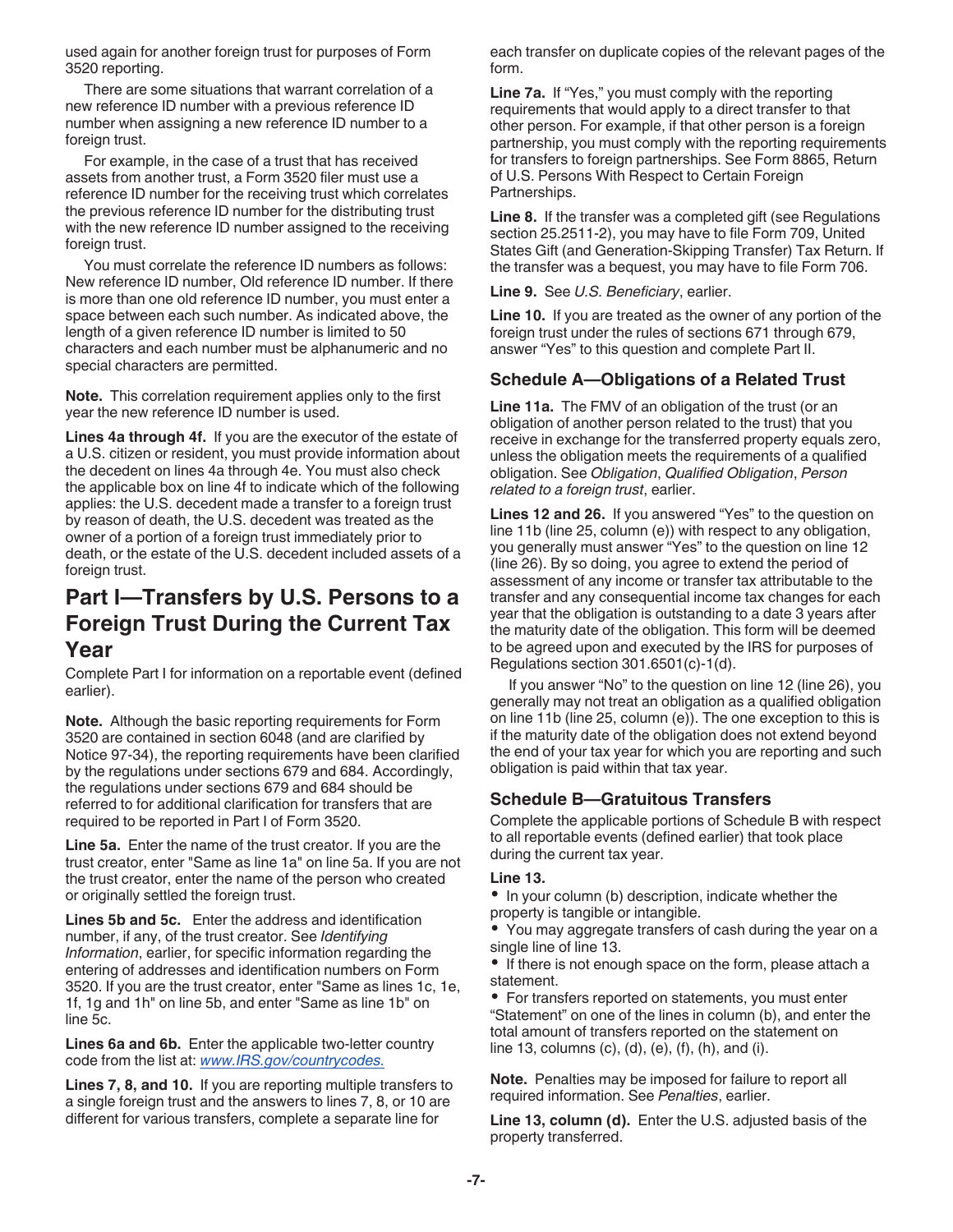Line 13, column (e). Only include gain that is immediately recognized at the time of the transfer.

Note. For any transfer by a U.S. person to a foreign nongrantor trust after August 4, 1997, the transfer is treated as a sale or exchange and the transferor must recognize as a gain the excess of the FMV of the transferred property over its adjusted basis. Although the gain is not recognized on Form 3520, it must be reported on the appropriate form or schedule of the transferor's income tax return. See section 684.

Line 13, column (f). Generally, if the reported transaction is a sale, you should report the gain on the appropriate form or schedule of your income tax return.

Line 15. Enter the name, address, whether the person is a U.S. beneficiary (defined earlier), and taxpayer identification number, if any, of all reportable beneficiaries. Include specified beneficiaries, classes of discretionary beneficiaries, and names or classes of any beneficiaries that could be named as additional beneficiaries. If there is not enough space on the form, please attach a statement.

Line 17. Enter the name, address, and taxpayer identification number, if any, of any person, other than those listed on line 16, that has significant powers over the trust (e.g., "protectors," "enforcers," any person that must approve trustee decisions or otherwise direct trustees, any person with a power of appointment, any person with powers to remove or appoint trustees, etc.). Include a description of each person's powers. If there is not enough space, attach a statement.

Line 18. If you checked "No" on line 3 (or you did not complete lines 3a through 3g) attach:

A summary of the terms of the trust that includes a summary of any oral agreements or understandings you have with the trustee, whether or not legally enforceable.

A copy of all trust documents (and any revisions), including the trust instrument, any memoranda of wishes prepared by the trustees summarizing the settlor's wishes, any letter of wishes prepared by the settlor summarizing his or her wishes, and any similar documents.

A copy of the trust's financial statements, including a balance sheet and an income statement similar to those shown on Form 3520-A. These financial statements must reasonably reflect the trust's accumulated income under U.S. income tax principles. For example, the statements must not treat capital gains as additions to trust corpus.

### Schedule C—Qualified Obligations Outstanding in the Current Tax Year

Line 19. Provide information on the status of outstanding obligations of the related foreign trust (or an obligation of a person related to the foreign trust) that you reported as a qualified obligation in the current tax year. This information is required in order to retain the obligation's status as a qualified obligation. If relevant, attach a statement describing any changes in the terms of the qualified obligation.

If the obligation fails to retain the status of a qualified obligation, you will be treated as having made a gratuitous transfer to the foreign trust, which must be reported on Schedule B, Part I, in the year the obligation fails to meet the criteria for a qualified obligation. See section III(C)(2) of Notice 97-34.

# Part II—U.S. Owner of a Foreign Trust

Complete Part II if you are considered the owner of any assets of a foreign trust under the rules of sections 671 through 679 during the tax year. You are required to enter a taxpayer identification number for such foreign trust on line 2b(1) or line 2b(2) on page 1 of the form.

Note. You are required to complete Part II even if there have been no transactions involving the trust during the tax year.

Line 20. Enter information regarding any person other than yourself who is considered the owner of any portion of the trust under the rules of sections 671 through 679. Also, enter in column (e) the specific Code section that causes that person to be considered an owner for U.S. income tax purposes. See the grantor trust rules under sections 671 through 679.

Line 21. In columns (a) and (b), enter the applicable two-letter code from the list at: www.IRS.gov/countrycodes.

Line 22. If "Yes," the copy of the Foreign Grantor Trust Owner Statement (page 3 of Form 3520-A) should show the amount of the foreign trust's income that is attributable to you for U.S. income tax purposes. See section IV of Notice 97-34.

If "No," to the best of your ability, complete and attach a substitute Form 3520-A for the foreign trust. Otherwise, you may be liable for a penalty equal to the greater of \$10,000 or 5% of the gross value of the portion of trust assets that you are treated as owning, plus additional penalties for continuing failure to file after notice by the IRS. See section 6677. Also see Penalties, earlier.

Line 23. Enter the FMV of the trust assets that you are treated as owning. Include all assets at FMV as of the end of the tax year. For this purpose, disregard all liabilities. The trust should send you this information in connection with its Form 3520-A. If you did not receive such information (line 9 of the Foreign Grantor Trust Owner Statement) from the trust, complete line 23 to the best of your ability. At a minimum, include the value of all assets that you have transferred to the trust. Also use Form 8082 to notify the IRS that you did not receive a Foreign Grantor Trust Owner Statement. However, filing Form 8082 does not relieve you of any penalties that may be imposed under section 6677. See Penalties, earlier.

# Part III—Distributions to a U.S. Person From a Foreign Trust During the Current Tax Year

If you received an amount from a portion of a foreign trust of which you are treated as the owner and you have correctly reported any information required on Part II and the trust has filed a Form 3520-A with the IRS, do not separately disclose distributions again in Part III. If you received an amount from a foreign trust that would require a report under both Parts III and IV (gifts or bequests) of Form 3520, report the amount only in Part III.

Line 24. Report any cash or other property that you received (actually or constructively, directly or indirectly) from a foreign trust during the current tax year, whether or not taxable, unless the amount is a loan to you from the trust that must be reported on line 25. For example, if you are a partner in a partnership that receives a distribution from a foreign trust,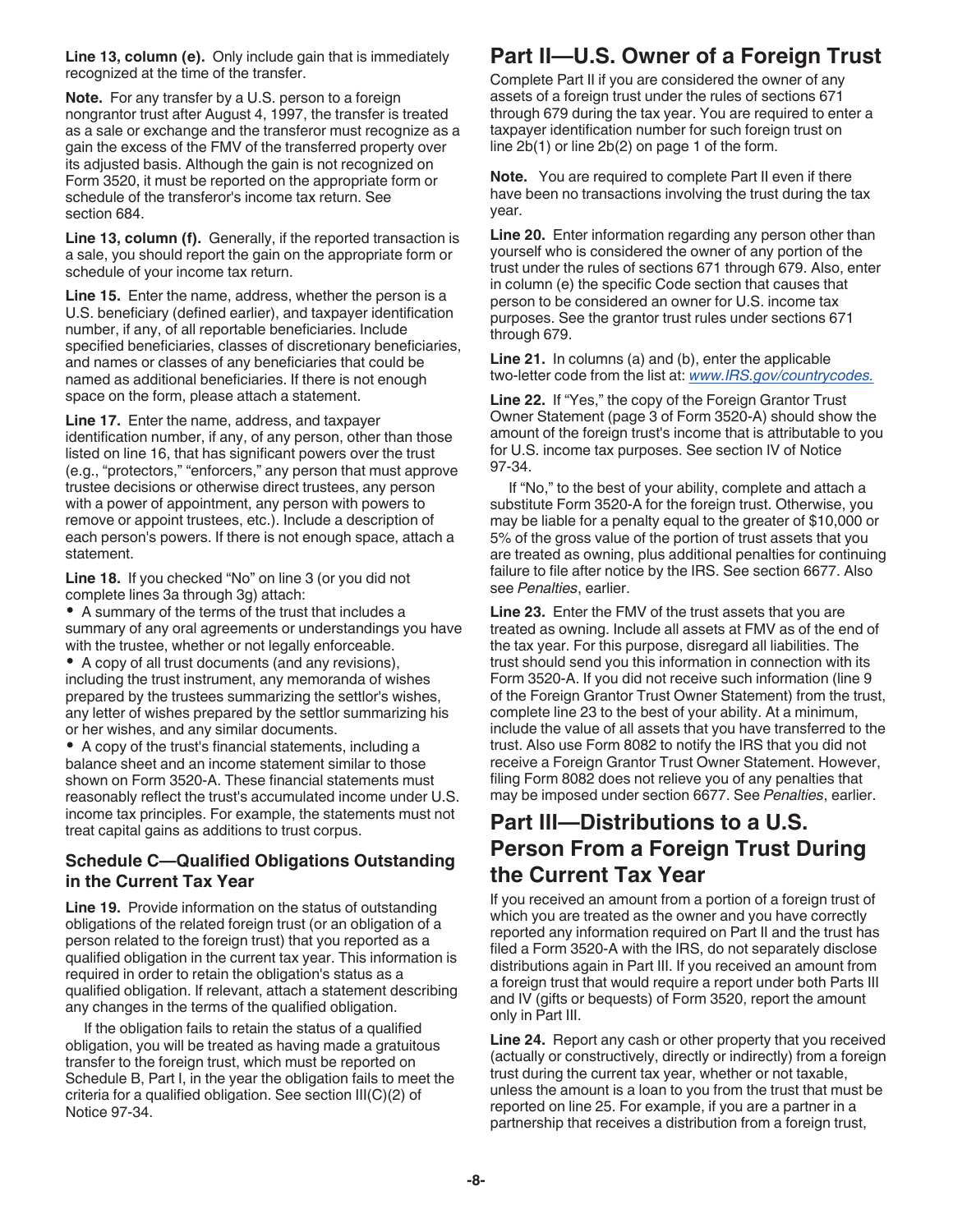you must report your allocable share of such payment as an indirect distribution from the trust.

Line 24, column (c). The filer is permitted to enter the basis of the property in the hands of the beneficiary (as determined under section 643(e)(1)), if lower than the FMV of the property, but only if the taxpayer is not required to complete Schedule A (lines 31 through 38) due to lack of documentation. For these purposes, lack of documentation refers to a situation in which the filer checked "No" on line 29 or 30 because (a) the beneficiary did not receive a Foreign Grantor Trust Beneficiary Statement or a Foreign Nongrantor Trust Beneficiary Statement from the trust or (b) such statement did not contain all six of the items specified under the instructions for line 29 or 30, later.

Line 25. If you, a U.S. beneficiary, or a U.S. person related to you or the U.S. beneficiary, received a loan of cash or marketable securities, directly or indirectly, from a foreign trust, the amount of such loan will be treated as a distribution to you or the U.S. beneficiary, unless the obligation issued by you, the U.S. beneficiary, or the U.S. person related to you or the U.S. beneficiary, in exchange for the loan, is a qualified obligation. For this purpose, a loan to you by an unrelated third party that is guaranteed by a foreign trust is generally treated as a loan from the trust.

Line 25, column (e). Answer "Yes" if your obligation given in exchange for the loan is a qualified obligation (defined earlier).

Line 25, column (f). The FMV of an obligation is zero unless it is a qualified obligation. Therefore, in the case of obligations that are not qualified obligations, enter "-0-" in column (f).

Uncompensated use of trust property. If you, a U.S. beneficiary, or a U.S. person related to you or the U.S. beneficiary, directly or indirectly, received the use of any property of a foreign trust, the FMV of such use will be treated as a distribution to you or the U.S. beneficiary, unless you, the U.S. beneficiary, or the U.S. person related to you or the U.S. beneficiary compensate(s) the trust at FMV for the use of such property within a reasonable period of time. This rule is applicable for use of trust property after March 18, 2010. See section 643(i) for additional information. Report the FMV of the uncompensated use of trust property in column (a) and the date of first uncompensated use in column (b); skip columns (c) through (f), and enter the amount from column (a) in column (g).

Note. Due to changes to section 679(c) made by the HIRE Act, effective after March 18, 2010, if a foreign trust with a U.S. grantor is not already treated as a grantor trust under the rules of sections 671 through 679, the foreign trust will be treated as a grantor trust if it makes a loan of cash or marketable securities, directly or indirectly, to a U.S. person or allows a U.S. person, directly or indirectly, to use trust property, and the U.S. person does not repay the loan at a market rate of interest or pay the trust the FMV of the use of the property within a reasonable period of time.

Line 26. See Lines 12 and 26, earlier.

Line 27. Penalties may be imposed for failure to accurately report all distributions received during the current tax year. See Penalties, earlier.

Line 28. Provide information on the status of any outstanding obligation to the foreign trust that you reported as a qualified obligation in the current tax year. This information is required in order to retain the obligation's

status as a qualified obligation. If relevant, attach a statement describing any changes to the terms of the qualified obligation. If the obligation fails to retain the status of a qualified obligation, you will be treated as having received a distribution from the foreign trust, which must be reported as such on line 25. See section V(A) of Notice 97-34.

Lines 29 and 30. If any of the six items required for the Foreign Grantor Trust Beneficiary Statement (see Line 29 below) or for the Foreign Nongrantor Trust Beneficiary Statement (see Line 30 below) is missing, you must check "No" on line 29 or line 30, as applicable.

Also, if you answer "Yes" to line 29 or line 30, and the foreign trust or U.S. agent does not produce records or testimony when requested or summoned by the IRS, the IRS may redetermine the tax consequences of your transactions with the trust and impose appropriate penalties under section 6677.

Note. If the question on line 29 or 30 is not applicable, check the N/A box.

Line 29. If "Yes," attach the Foreign Grantor Trust Beneficiary Statement (page 4 of Form 3520-A) from the foreign trust and do not complete the rest of Part III with respect to the distribution. If a U.S. beneficiary receives a complete Foreign Grantor Trust Beneficiary Statement with respect to a distribution during the tax year, the beneficiary should treat the distribution for income tax purposes as if it came directly from the owner. For example, if the distribution is a gift, the beneficiary should not include the distribution in gross income.

In addition to basic identifying information (i.e., name, address, TIN, etc.) about the foreign trust and its trustee, this statement must contain these items:

1. The first and last day of the tax year of the foreign trust to which this statement applies.

2. An explanation of the facts necessary to establish that the foreign trust should be treated for U.S. tax purposes as owned by another person. (The explanation should identify the Code section that treats the trust as owned by another person.)

3. A statement identifying whether the owner of the trust is an individual, trust, corporation, or partnership.

4. A description of property (including cash) distributed or deemed distributed to the U.S. person during the tax year, and the FMV of the property distributed.

5. A statement that the trust will permit either the IRS or the U.S. beneficiary to inspect and copy the trust's permanent books of account, records, and such other documents that are necessary to establish that the trust should be treated for U.S. tax purposes as owned by another person. This statement is not necessary if the trust has appointed a U.S. agent.

6. A statement as to whether the foreign trust has appointed a U.S. agent (defined earlier). If the trust has a U.S. agent, include the name, address, and taxpayer identification number of the agent.

Line 30. If "Yes," attach the Foreign Nongrantor Trust Beneficiary Statement from the foreign trust. A Foreign Nongrantor Trust Beneficiary Statement must include the following items:

1. An explanation of the appropriate U.S. tax treatment of any distribution or deemed distribution for U.S. tax purposes,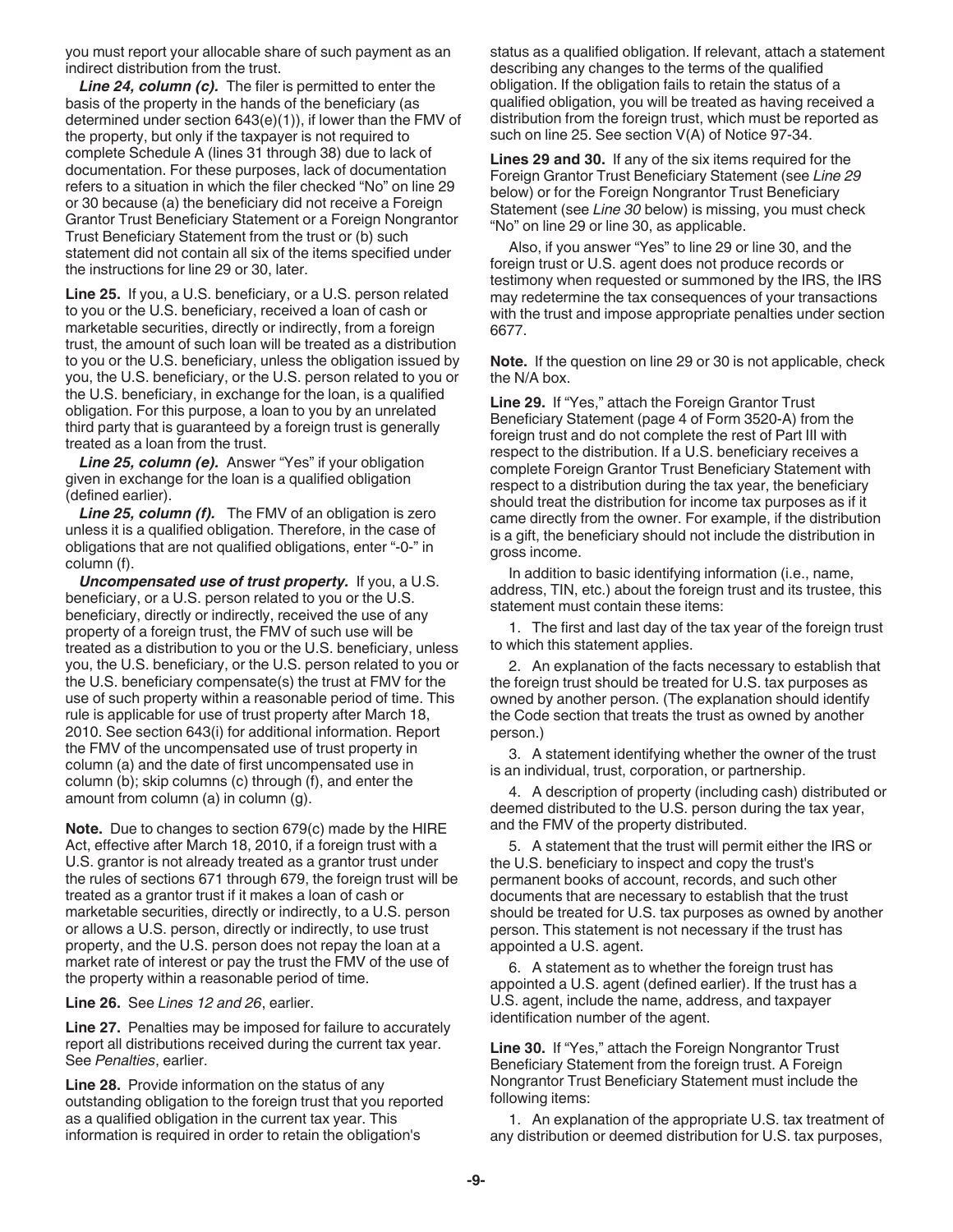or sufficient information to enable the U.S. beneficiary to establish the appropriate treatment of any distribution or deemed distribution for U.S. tax purposes.

2. A statement identifying whether any grantor of the trust is a partnership or a foreign corporation. If so, attach an explanation of the relevant facts.

3. A statement that the trust will permit either the IRS or the U.S. beneficiary to inspect and copy the trust's permanent books of account, records, and such other documents that are necessary to establish the appropriate treatment of any distribution or deemed distribution for U.S. tax purposes. This statement is not necessary if the trust has appointed a U.S. agent.

4. The Foreign Nongrantor Trust Beneficiary Statement must also include items 1, 4, and 6, as listed in the line 29 instructions above, as well as basic identifying information (e.g., name, address, TIN, etc.) about the foreign trust and its trustee.

#### Schedule A—Default Calculation of Trust **Distributions**

If you answered "Yes" to line 30, you may complete either Schedule A or Schedule B. Generally, however, if you complete Schedule A in the current year (or did so in the prior years), you must continue to complete Schedule A for all future years, even if you are able to answer "Yes" to line 30 in that future year. (The only exception to this consistency rule is that you may use Schedule B in the year that a trust terminates, but only if you are able to answer "Yes" to line 30 in the year of termination.)

Line 32. To the best of your knowledge, state the number of years the trust has been in existence as a foreign trust and attach an explanation of your basis for this statement. Consider any portion of a year to be a complete year. If this is the first year that the trust has been a foreign trust, do not complete the rest of Part III (you do not have an accumulation distribution).

Line 33. Enter the total amount of distributions that you received during the 3 preceding tax years (or the number of years the trust has been a foreign trust, if less than 3). For example, if a trust distributed \$50 in year 1, \$120 in year 2, and \$150 in year 3, the amount reported on line 33 would be  $$320 ($50 + $120 + $150).$ 

Line 35. Divide line 34 by 3 (or the number of years the trust has been a foreign trust if fewer than 3). Consider any portion of a year to be a complete year. For example, a foreign trust created on July 1, 2013, would be treated on a 2015 calendar year return as having 2 preceding years (2013 and 2014). In this case, you would calculate the amount on line 35 by dividing line 34 by 2. Do not disregard tax years in which no distributions were made. The IRS will consider your proof of these prior distributions as adequate records to demonstrate that any distribution up to the amount on line 31 is not an accumulation distribution in the current tax year.

Line 36. Enter this amount as ordinary income on your tax return. Report this amount on the appropriate schedule of your tax return (e.g., Schedule E (Form 1040), Part III).

Note. If there is an amount on line 37, you must also complete line 38 and Schedule C—Calculation of Interest Charge, to determine the amount of any interest charge you may owe.

### Schedule B—Actual Calculation of Trust **Distributions**

- You may only use Schedule B if:
- You answered "Yes" to line 30,
- You attach a copy of the Foreign Nongrantor Trust Beneficiary Statement to this return, and

You have never before used Schedule A for this foreign trust or this foreign trust terminated during the tax year.

Line 40a. Enter on line 40a the amount received by you from the foreign trust that is treated as ordinary income of the trust in the current tax year. Ordinary income is all income that is not capital gains. Report this amount on the appropriate schedule of your tax return (e.g., Schedule E (Form 1040), Part III).

Lines 42a through 42d. Enter on these lines the applicable amounts received by you from the foreign trust that are treated as capital gain income of the trust in the current tax year. Report these amounts on the appropriate schedule of your tax return (e.g., Schedule D (Form 1040)).

Line 45. Enter the foreign trust's aggregate undistributed net income (UNI). For example, assume that a trust was created in 2009 and has made no distributions prior to 2015. Assume the trust's ordinary income was \$0 in 2014, \$60 in 2013, \$124 in 2012, \$87 in 2011, \$54 in 2010, and \$25 in 2009. Thus, for 2015, the trust's UNI would be \$350. If the trust earned \$100 and distributed \$200 during 2015 (so that \$100 was distributed from accumulated earnings), the trust's 2016 aggregate UNI would be \$250 (\$350 + \$100 - \$200).

Line 46. Enter the foreign trust's weighted undistributed net income (weighted UNI). The trust's weighted UNI is its accumulated income that has not been distributed, weighted by the years that it has accumulated income. To calculate weighted UNI, multiply the undistributed income from each of the trust's years by the number of years since that year, and then add each year's result. Using the example from line 45, the trust's weighted UNI in 2015 would be \$1,260, calculated as follows:

| Year         | No. of<br>years<br>since that<br>year | <b>UNI from</b><br>each year | <b>Weighted UNI</b> |
|--------------|---------------------------------------|------------------------------|---------------------|
| 2014         |                                       | \$0                          | \$0                 |
| 2013         | 2                                     | 60                           | 120                 |
| 2012         | 3                                     | 124                          | 372                 |
| 2011         | 4                                     | 87                           | 348                 |
| 2010         | 5                                     | 54                           | 270                 |
| 2009         | 6                                     | 25                           | 150                 |
| <b>TOTAL</b> |                                       | \$350                        | \$1,260             |

To calculate the trust's weighted UNI for the following year (2016), the trust could update this calculation, or the weighted UNI shown on line 46 of the 2015 Form 3520 could simply be updated using the following steps:

- 1. Begin with the 2015 weighted UNI.
- 2. Add UNI at the beginning of 2015.
- 3. Add trust earnings in 2015.
- 4. Subtract trust distributions in 2015.

5. Subtract weighted trust accumulation distributions in

2015. (Weighted trust accumulation distributions are the trust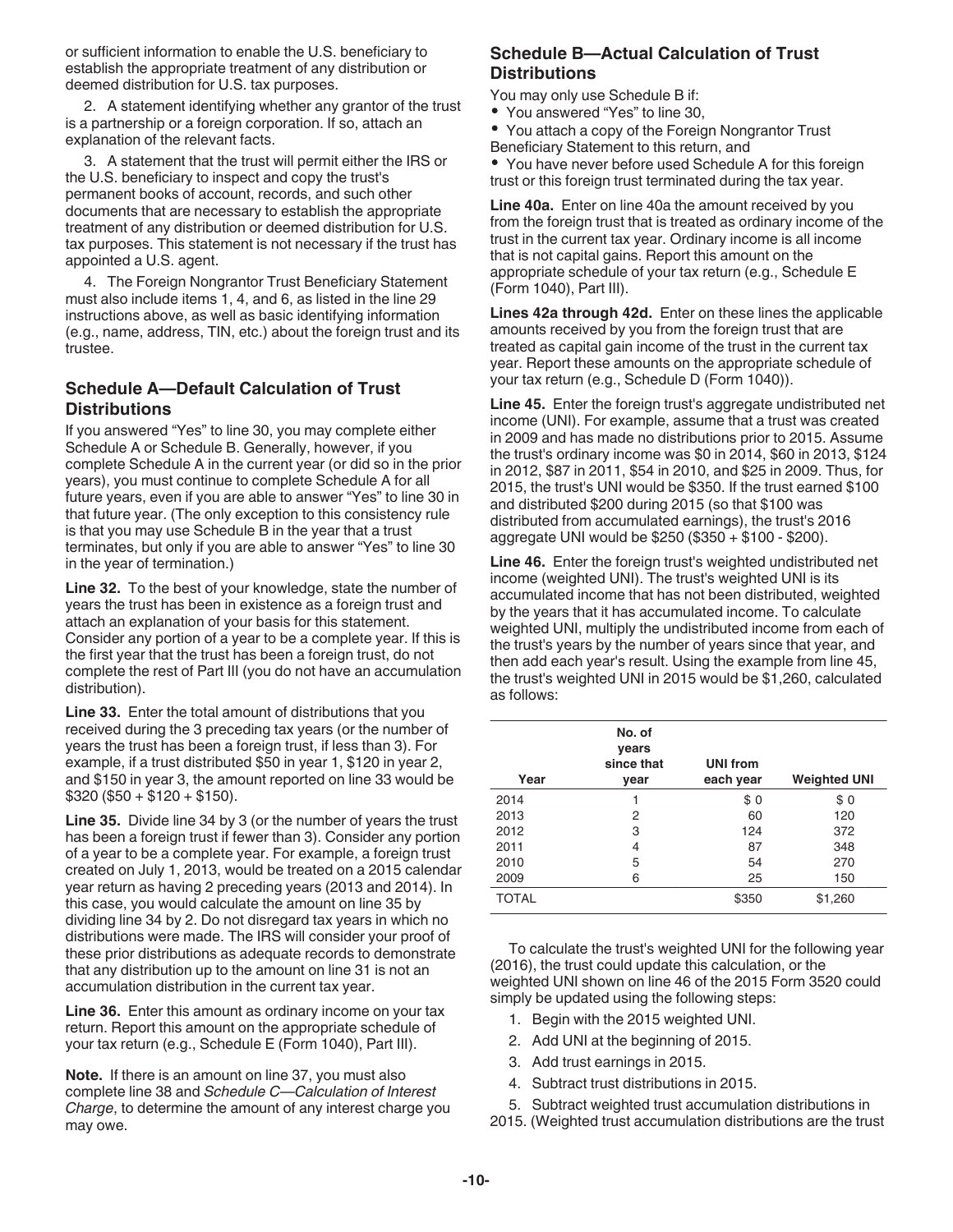accumulation distributions in 2015 multiplied by the applicable number of years from 2015.)

Using the example above, the trust's 2016 weighted UNI would be \$1,150, calculated as follows.

|                                                   | \$1,260 |
|---------------------------------------------------|---------|
| UNI at beginning of 2015                          | $+350$  |
|                                                   | $+100$  |
| Trust distributions in 2015                       | $-200$  |
| Weighted trust accumulation distributions in 2015 | $-360$  |
|                                                   | \$1,150 |
|                                                   |         |

Line 47. Calculate the trust's applicable number of years by dividing line 46 by line 45. This would be the weighted UNI divided by the annual UNI. Using the examples in the instructions for lines 45 and 46, the trust's applicable number of years would be 3.6 in 2015 (1,260/350) and 4.6 in 2016 (1,150/250).

Note. Include as many decimal places as there are digits in the UNI on line 45 (e.g., using the example in the instructions for line 45, include three decimal places).

#### Schedule C—Calculation of Interest Charge

Complete Schedule C if you entered an amount on line 37 or line 41a.

Line 49. Include the amount from line 48 of this form on line 1 of Form 4970, Tax on Accumulation Distribution of Trusts. Then compute the tax on the total accumulation distribution using lines 1 through 28 of Form 4970. Enter on line 49 the tax from line 28 of Form 4970.

Note. Use Form 4970 as a worksheet and attach it to Form 3520.

Line 51. Interest accumulates on the tax (line 49) for the period beginning on the date that is the applicable number of years (as rounded on line 50) prior to the applicable date and ending on the applicable date. For purposes of making this interest calculation, the applicable date is the date that is mid-year through the tax year for which reporting is made (e.g., in the case of a 2015 calendar year taxpayer, the applicable date would be June 30, 2015). Alternatively, if you received only a single distribution during the tax year that is treated as an accumulation distribution, you may use the date of that distribution as the applicable date.

For portions of the interest accumulation period that are prior to 1996 (and after 1976), interest accumulates at a simple rate of 6% annually, without compounding. For portions of the interest accumulation period that are after 1995, interest is compounded daily at the rate imposed on underpayments of tax under section 6621(a)(2). This compounded interest for periods after 1995 is imposed not only on the tax, but also on the total simple interest attributable to pre-1996 periods.

If you are a 2015 calendar year taxpayer and you use June 30, 2015, as the applicable date for calculating interest, use the table below to determine the combined interest rate and enter it on line 51. If you are not a 2015 calendar year taxpayer or you choose to use the actual date of the distribution as the applicable date, calculate the combined

interest rate using the above principles and enter it on line 51.

#### Table of Combined Interest Rate Imposed on the Total Accumulation Distribution

Look up the applicable number of years of the foreign trust that you entered on line 50. Read across to find the combined interest rate to enter on line 51. Use this table only if you are a 2015 calendar year taxpayer and are using June 30, 2015, as the applicable date.

| Applicable number<br>of years of trust<br>(from line 50)                                                                                                                                                                             | Combined<br>interest rate<br>(enter on line 51) |
|--------------------------------------------------------------------------------------------------------------------------------------------------------------------------------------------------------------------------------------|-------------------------------------------------|
|                                                                                                                                                                                                                                      |                                                 |
| 1                                                                                                                                                                                                                                    | 0.0305                                          |
| 1.5                                                                                                                                                                                                                                  | 0.0459                                          |
| 2                                                                                                                                                                                                                                    | 0.0618                                          |
| 2.5                                                                                                                                                                                                                                  | 0.0777                                          |
| 3                                                                                                                                                                                                                                    | 0.0941                                          |
| 3.5                                                                                                                                                                                                                                  | 0.1106                                          |
| 4                                                                                                                                                                                                                                    | 0.1303                                          |
| 4.5                                                                                                                                                                                                                                  | 0.1501                                          |
| 5                                                                                                                                                                                                                                    | 0.1736                                          |
| 5.5                                                                                                                                                                                                                                  | 0.1971                                          |
| 6<br><u>.</u><br>$\sim$ $\sim$ $\sim$                                                                                                                                                                                                | 0.2215                                          |
| 6.5                                                                                                                                                                                                                                  | 0.2490                                          |
| 7                                                                                                                                                                                                                                    | 0.2840                                          |
| 7.5                                                                                                                                                                                                                                  | 0.3262                                          |
| 8                                                                                                                                                                                                                                    | 0.3808                                          |
| 8.5                                                                                                                                                                                                                                  | 0.4366                                          |
| 9                                                                                                                                                                                                                                    | 0.4958                                          |
| 9.5                                                                                                                                                                                                                                  | 0.5486                                          |
| 10                                                                                                                                                                                                                                   | 0.6002                                          |
| 10.5                                                                                                                                                                                                                                 | 0.6444                                          |
| 11                                                                                                                                                                                                                                   | 0.6820                                          |
| 11.5<br>.<br>and a straight                                                                                                                                                                                                          | 0.7201                                          |
| 12                                                                                                                                                                                                                                   | 0.7596                                          |
| 12.5                                                                                                                                                                                                                                 | 0.8037                                          |
| 13                                                                                                                                                                                                                                   | 0.8591                                          |
| 13.5                                                                                                                                                                                                                                 | 0.9153                                          |
| 14<br>distribution of the contract of the contract of the                                                                                                                                                                            | 0.9841                                          |
| 14.5                                                                                                                                                                                                                                 | 1.0694                                          |
| 15                                                                                                                                                                                                                                   | 1.1652                                          |
| 15.5                                                                                                                                                                                                                                 | 1.2587                                          |
| 16                                                                                                                                                                                                                                   | 1.3516                                          |
| 16.5                                                                                                                                                                                                                                 | 1.4407                                          |
| 17                                                                                                                                                                                                                                   | 1.5412                                          |
| 17.5                                                                                                                                                                                                                                 | 1.6505                                          |
| 18                                                                                                                                                                                                                                   | 1.7735                                          |
| 18.5                                                                                                                                                                                                                                 | 1.9001                                          |
| 19                                                                                                                                                                                                                                   | 2.0343                                          |
| 19.5                                                                                                                                                                                                                                 | 2.1653                                          |
| 20                                                                                                                                                                                                                                   | 2.2603                                          |
| 20.5                                                                                                                                                                                                                                 | 2.3552                                          |
| 21                                                                                                                                                                                                                                   | 2.4502                                          |
| 21.5                                                                                                                                                                                                                                 | 2.5451                                          |
| 22<br>di sebagai sebagai sebagai sebagai sebagai                                                                                                                                                                                     | 2.6401                                          |
| 22.5                                                                                                                                                                                                                                 | 2.7351                                          |
| 23<br>di sebagai sebagai sebagai sebagai sebagai sebagai sebagai sebagai sebagai sebagai sebagai sebagai sebagai sebagai sebagai sebagai sebagai sebagai sebagai sebagai sebagai sebagai sebagai sebagai sebagai sebagai sebagai seb | 2.8300                                          |
| 23.5                                                                                                                                                                                                                                 | 2.9250                                          |
| 24                                                                                                                                                                                                                                   | 3.0199                                          |
| 24.5                                                                                                                                                                                                                                 | 3.1149                                          |
| 25                                                                                                                                                                                                                                   | 3.2099                                          |
| 25.5                                                                                                                                                                                                                                 | 3.3048                                          |
| 26                                                                                                                                                                                                                                   | 3.3998                                          |
|                                                                                                                                                                                                                                      |                                                 |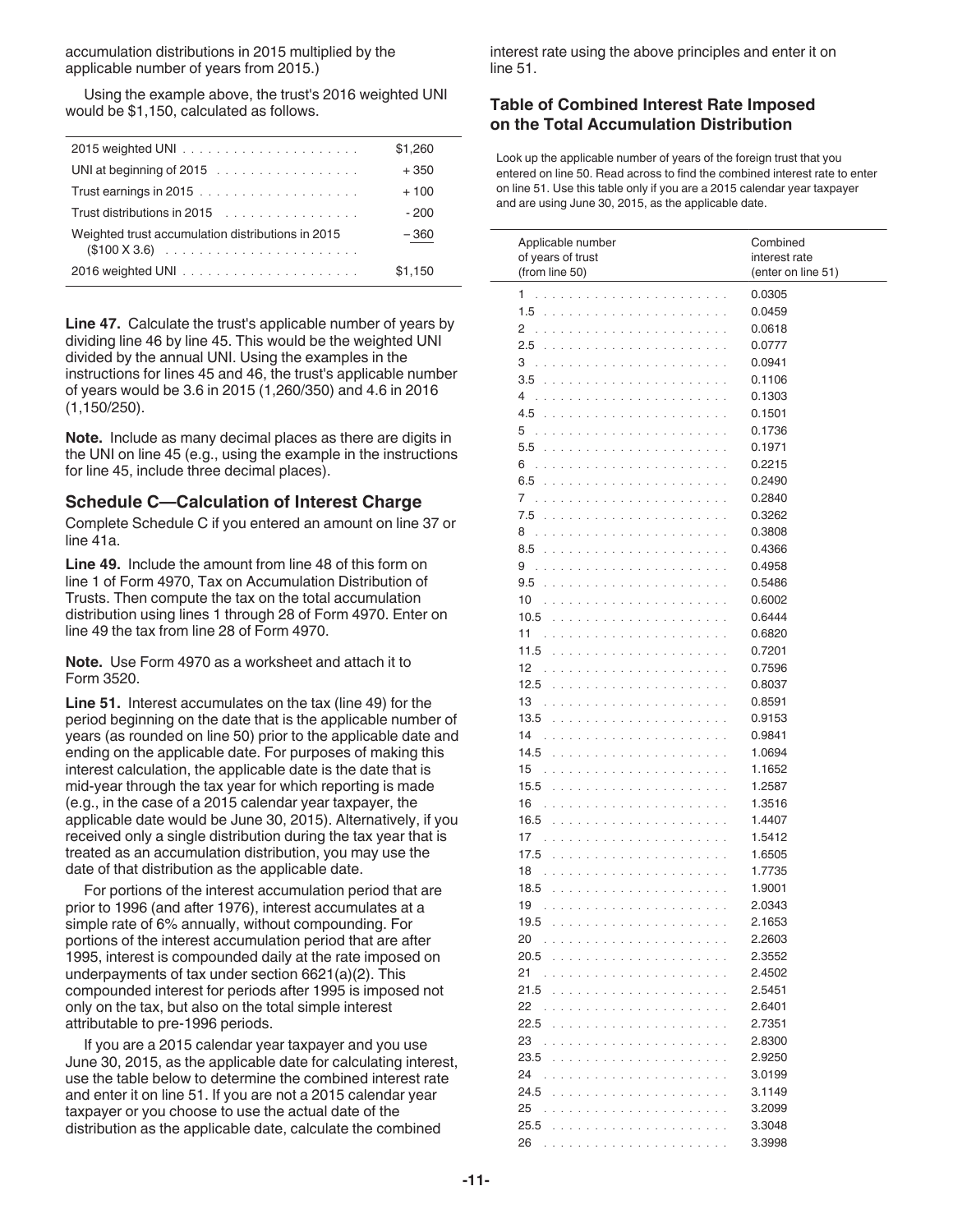| 26.5                                    |  |                                     |  |             |  |                                      |                      |                      |                  |           |                |  |  |  |  | 3.4947 |
|-----------------------------------------|--|-------------------------------------|--|-------------|--|--------------------------------------|----------------------|----------------------|------------------|-----------|----------------|--|--|--|--|--------|
| 27                                      |  |                                     |  |             |  |                                      |                      |                      |                  |           |                |  |  |  |  | 3.5897 |
| 27.5                                    |  |                                     |  |             |  |                                      |                      |                      |                  |           |                |  |  |  |  | 3.6847 |
| 28                                      |  |                                     |  |             |  |                                      |                      |                      |                  |           |                |  |  |  |  | 3.7796 |
| 28.5                                    |  |                                     |  |             |  |                                      |                      |                      |                  |           |                |  |  |  |  | 3.8746 |
| 29                                      |  |                                     |  |             |  |                                      |                      |                      |                  |           |                |  |  |  |  | 3.9695 |
| 29.5                                    |  |                                     |  |             |  |                                      | J.                   | $\ddot{\phantom{a}}$ | $\sim 10$        | $\lambda$ | and a straight |  |  |  |  | 4.0645 |
| 30                                      |  |                                     |  |             |  |                                      |                      |                      |                  |           |                |  |  |  |  | 4.1595 |
| 30.5                                    |  |                                     |  |             |  |                                      |                      |                      |                  |           |                |  |  |  |  | 4.2544 |
| 31                                      |  |                                     |  |             |  |                                      |                      |                      |                  |           |                |  |  |  |  | 4.3494 |
| 31.5                                    |  |                                     |  |             |  |                                      |                      |                      |                  |           |                |  |  |  |  | 4.4443 |
| 32                                      |  |                                     |  |             |  |                                      |                      |                      |                  |           |                |  |  |  |  | 4.5393 |
| 32.5                                    |  |                                     |  |             |  |                                      |                      |                      |                  |           |                |  |  |  |  | 4.6342 |
| 33                                      |  | $\mathbb{Z}^2$ . The $\mathbb{Z}^2$ |  |             |  |                                      | $\ddot{\phantom{a}}$ | J.                   | $\sim 100$       |           | and a straight |  |  |  |  | 4.7292 |
| 33.5                                    |  |                                     |  |             |  |                                      |                      |                      |                  |           |                |  |  |  |  | 4.8242 |
| 34                                      |  |                                     |  |             |  |                                      |                      |                      |                  |           |                |  |  |  |  | 4.9191 |
| 34.5                                    |  |                                     |  |             |  |                                      |                      |                      |                  |           |                |  |  |  |  | 5.0141 |
| 35                                      |  |                                     |  |             |  |                                      |                      |                      |                  |           |                |  |  |  |  | 5.1090 |
| 35.5                                    |  |                                     |  |             |  |                                      |                      |                      |                  |           |                |  |  |  |  | 5.2040 |
| 36.0                                    |  |                                     |  |             |  |                                      |                      |                      |                  |           |                |  |  |  |  | 5.2990 |
| 36.5                                    |  |                                     |  |             |  |                                      | $\sim$ $\sim$        |                      | $\sim 100$ $\mu$ |           | and a straight |  |  |  |  | 5.3939 |
| 37.0                                    |  |                                     |  | and a state |  | de la caractería de la caractería de |                      |                      |                  |           |                |  |  |  |  | 5.4889 |
| 37.5                                    |  |                                     |  |             |  |                                      |                      |                      |                  |           |                |  |  |  |  | 5.5838 |
| 38.0                                    |  |                                     |  |             |  |                                      |                      |                      |                  |           |                |  |  |  |  | 5.6788 |
| $38.0+$                                 |  |                                     |  |             |  |                                      |                      |                      |                  |           |                |  |  |  |  | 5.7738 |
| (Note. Interest charges began in 1977.) |  |                                     |  |             |  |                                      |                      |                      |                  |           |                |  |  |  |  |        |

Line 53. Report this amount as additional tax (ADT) on the appropriate line of your income tax return (for example, for Form 1040 filers, include this amount as part of the total for line 62 of your 2015 Form 1040; check box c and enter "ADT" to the left of the line 62 entry space).

## Part IV—U.S. Recipients of Gifts or Bequests Received During the Current Tax Year From Foreign Persons

Note. Penalties may be imposed for failure to report gifts that should be reported. See Penalties, earlier.

A gift to a U.S. person does not include any amount paid for qualified tuition or medical payments made on behalf of the U.S. person.

If a foreign trust makes a distribution to a U.S. beneficiary, the beneficiary must report the amount as a distribution in Part III, rather than as a gift in Part IV.

Contributions of property by foreign persons to domestic or foreign trusts that have U.S. beneficiaries are not reportable by those beneficiaries in Part IV unless they are treated as receiving the contribution in the year of the transfer (e.g., if the U.S. beneficiary is treated as an owner of that portion of the trust under section 678, then the contribution must be reported by such U.S. beneficiary in Part IV).

A domestic trust that is not treated as owned by another person is required to report the receipt of a contribution to the trust from a foreign person as a gift in Part IV.

A domestic trust that is treated as owned by a foreign person is not required to report the receipt of a contribution to the trust from a foreign person. However, a U.S. beneficiary should report the receipt of a distribution from a domestic trust that is treated as owned by a foreign person as a gift from a foreign person in Part IV, rather than as a distribution to a U.S. beneficiary in Part III.

Line 54. To calculate the threshold amount (\$100,000), you must aggregate gifts from different foreign nonresident aliens and foreign estates if you know (or have reason to know) that those persons are related to each other (see Related Person, earlier) or one is acting as a nominee or intermediary for the other. For example, if you receive a gift of \$75,000 from nonresident alien individual A and a gift of \$40,000 from nonresident alien individual B, and you know that A and B are related, you must answer "Yes" and complete columns (a) through (c) for each gift.

If you answered "Yes" to the question on line 54 and none of the gifts or bequests received exceeds \$5,000, do not complete columns (a) through (c) of line 54. Instead, enter in column (b) of the first line: "No gifts or bequests exceed \$5,000."

Line 55. Answer "Yes" if you received aggregate amounts in excess of \$15,601 during the current tax year that you treated as gifts from foreign corporations or foreign partnerships (or any foreign persons that you know (or have reason to know) are related to such foreign corporations or foreign partnerships).

For example, if you, a calendar-year taxpayer during 2015, received \$8,000 from foreign corporation X that you treated as a gift, and \$10,000 that you received from nonresident alien A that you treated as a gift, and you know that X is wholly owned by A, you must complete columns (a) through (g) for each gift.

Note. Gifts from foreign corporations or foreign partnerships are subject to recharacterization by the IRS under section 672(f)(4).

Line 56. If you answered "Yes" to the question on line 56 and the ultimate donor on whose behalf the reporting donor is acting is a foreign corporation or foreign partnership, attach an explanation including the ultimate foreign donor's name, address, identification number, if any, and status as a corporation or partnership.

If the ultimate donor is a foreign trust, treat the amount received as a distribution from a foreign trust and complete Part III.

Privacy Act and Paperwork Reduction Act Notice. We ask for the information on this form to carry out the Internal Revenue laws of the United States. You are required to give us the information. We need it to ensure that you are complying with these laws and to allow us to figure and collect the right amount of tax.

Our authority to ask for information is sections 6001, 6011, and 6012(a) and their regulations, which require you to file a return or statement with us for any tax for which you are liable. Your response is mandatory under these sections. Section 6109 requires you to provide your identification number. You must fill in all parts of the tax form that apply to you.

You are not required to provide the information requested on a form that is subject to the Paperwork Reduction Act unless the form displays a valid OMB control number. Books or records relating to a form or its instructions must be retained as long as their contents may become material in the administration of any Internal Revenue law. Generally, tax returns and return information are confidential, as required by section 6103. However, section 6103 allows or requires the Internal Revenue Service to disclose or give the information shown on your tax return to others as described